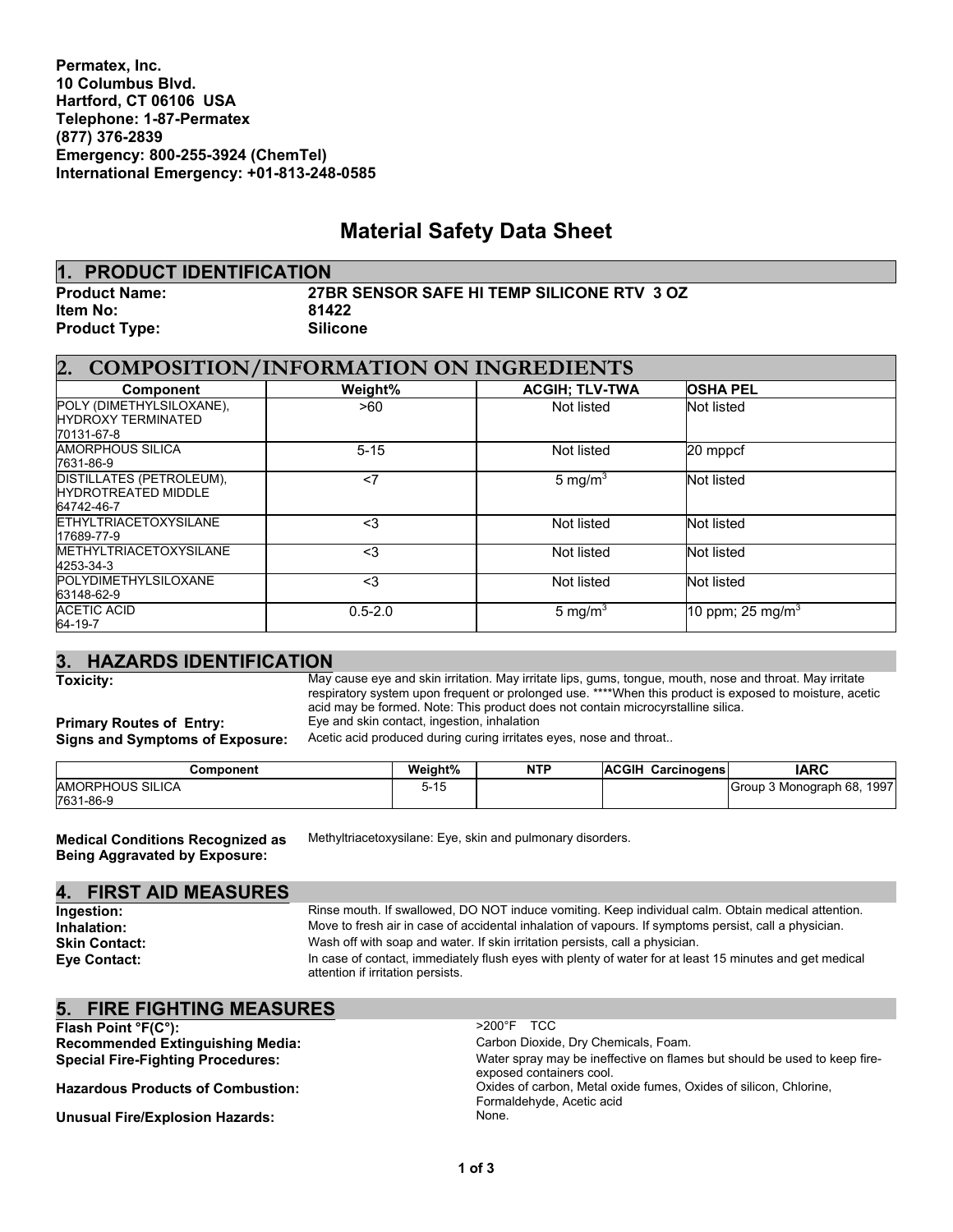#### **5. FIRE FIGHTING MEASURES**

**Lower Explosive Limit:** Not determined<br> **Notably the Contract Contract Contract Contract Contract Contract Contract Contract Contract Contract Contract**<br>
Not determined **Upper Explosive Limit:** 

**Storage:** Store away from water or moisture. Keep away from oxidizers.

### **6. ACCIDENTAL RELEASE MEASURES**

**Spill Procedures:** Wipe or scrape up spill material. Maintain good ventilation for large spills. Place scrap material in a wellventilated area and allow to cure to rubber. Clean up spills thoroughly as residue is slippery.

#### **7. HANDLING AND STORAGE**

| storage:<br>Handling:          | Store away from water or moisture. Neep away from oxidizers.<br>Avoid contact with skin and eyes. Do not wear contact lenses. Use only in a well ventilated area. Do not<br>take internally. Wash thoroughly after handling.                                                                               |  |  |
|--------------------------------|------------------------------------------------------------------------------------------------------------------------------------------------------------------------------------------------------------------------------------------------------------------------------------------------------------|--|--|
|                                | 8. EXPOSURE CONTROLS/PERSONAL PROTECTION                                                                                                                                                                                                                                                                   |  |  |
| Eyes:                          | Safety glasses.                                                                                                                                                                                                                                                                                            |  |  |
| Skin:                          | Neoprene or nitrile gloves recommended.                                                                                                                                                                                                                                                                    |  |  |
| <b>Ventilation:</b>            | General; local exhaust ventilation as necessary to control any air contaminants to within their exposure<br>limits (or to the lowest feasible levels when limits have not been established) during the use of this product.                                                                                |  |  |
| <b>Respiratory Protection:</b> | Not required under normal use. An approved organic vapor respirator should be worn when exposures are<br>expected to exceed the applicable limits.                                                                                                                                                         |  |  |
| <b>Comments:</b>               | When heated to temperatures above 300 degrees F, in the presence of air, this product can form<br>formaldehyde vapors. Formaldehyde is a potential cancer hazard and a known skin and respiratory<br>sensitizer. Safe handling conditions may be maintained by keeping vapor concentrations below the OSHA |  |  |

permissible limit for formaldehyde

# **9. PHYSICAL AND CHEMICAL PROPERTIES**

| Appearance:                 | Red paste                          |
|-----------------------------|------------------------------------|
| Odor:                       | Acetic acid                        |
| <b>Boiling Point:</b>       | Not applicable, polymeric material |
| pH:                         | Does not apply                     |
| <b>Solubility in Water:</b> | Polymerized                        |
| <b>Specific Gravity:</b>    | 1.05 @ 60°F                        |
| $VOC(Wt.\%)$ :              | 3.0%; 0.26 lb/gal; 32 g/l          |
| <b>Vapor Pressure:</b>      | $<$ 5 mm hg @ 70 $\degree$ F       |
| Vapor Density (Air=1):      | Not Determined                     |
| <b>Evaporation Rate:</b>    | Not Determined                     |

# **10. STABILITY AND REACTIVITY**

**Chemical Stability:** Stable at normal conditions<br> **Hazardous Polymerization:** Stable at normal conditions<br>
Will not occur **Hazardous Polymerization: Conditions to Avoid:** 

**Incompatabilities:**<br> **Conditions to Avoid:**<br> **Conditions to Avoid:**<br> **Conditions to Avoid:**<br> **Conditions to Avoid: Hazardous Products of Combustion:** Oxides of carbon, Metal oxide fumes, Oxides of silicon, Chlorine, Formaldehyde, Acetic acid

# **11. TOXICOLOGICAL INFORMATION**

See Section 3

# **12. ECOLOGICAL INFORMATION**

No data available

#### **13. DISPOSAL CONSIDERATIONS**

**Recommended Method of Disposal:** Disposal should be made in accordance with federal, state and local regulations.<br>**US EPA Waste Number:** NH - Not a RCRA Hazardous Waste Material **NH - Not a RCRA Hazardous Waste Material** 

#### **14. TRANSPORTATION INFORMATION**

**DOT (49CFR 172) Ground Transport (DOT)**